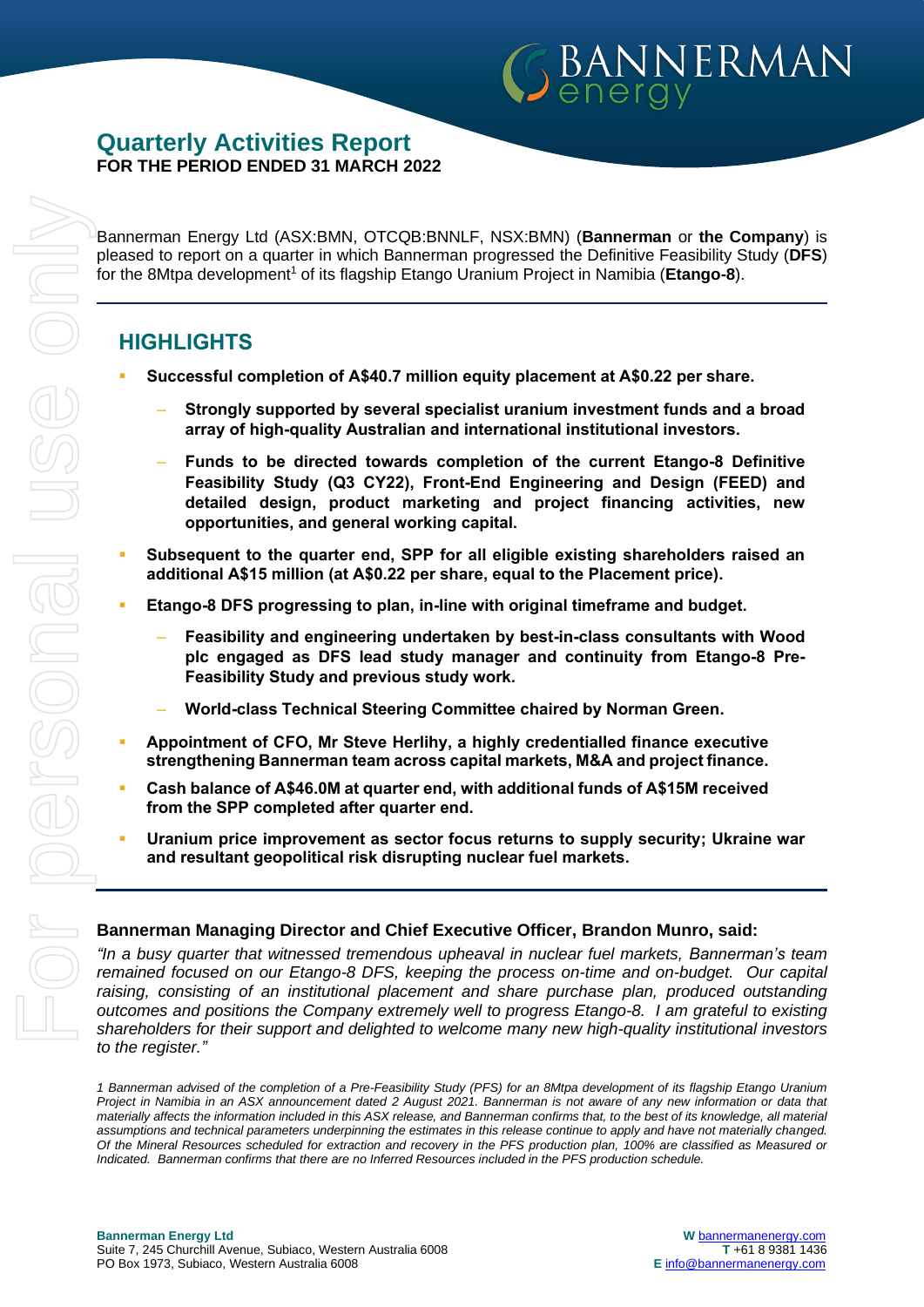

# **Etango-8 Uranium Project (Bannerman 95%)**

### **Etango-8 DFS progressing to plan**

The Company announced during the quarter that its Etango-8 Definitive Feasibility Study (**DFS**) continues to progress to plan across all key workstreams. The DFS remains on schedule to the original timetable, with targeted completion in 3Q CY2022. The DFS also remains on budget (total estimated DFS cost of approximately A\$4M, excluding internal costs).

Although Etango-8 is a large-scale project, and its projected production rate is amongst the largest uranium projects in prospective development globally, the DFS is being undertaken on an accelerated timeframe for a relatively modest budget. This is because the DFS benefits from a vast body of previous technical work undertaken since 2007 at Etango, with extensive resource drilling, geotechnical, metallurgical and environmental work already complete.

Bannerman has appointed Wood plc (**Wood**) as lead study manager with overall responsibility to manage DFS consultants and produce the Etango-8 DFS report. Wood is also undertaking process plant design and related infrastructure, along with plant capital and operating cost estimates. Wood is a global leader in the delivery of project, engineering and technical services, with offices in all major resource centres including Perth and Johannesburg. Wood, through its legacy companies Amec and Amec Foster Wheeler, has been involved with the Etango Project since 2009, including the original Etango Definitive Feasibility Study based on a 20 Mtpa mine and heap leach process throughput (2012), as well as a DFS Optimisation Study (2015), a Processing Options Study (2017) and the Etango-8 Pre-Feasibility Study (2021). In addition to the value of this continuity and context, Wood has ensured that the key technical experts involved in that work, who are all leaders in their respective fields, are engaged during the DFS.

Bannerman has engaged Qubeka Mining Consultants CC (**Qubeka**) to complete the geological review, pit inventory estimates and mine planning.

Speiser Environmental Consultants has overall responsibility for the environmental and social impacts and management and are providing oversight on community and stakeholder liaison, supported by Urban Green (powerline environmental assessment) and Namisun Environmental Projects (mine closure planning).

The DFS is further supported by Addiza Power (external electricity supply), Genis Business Consulting and Lund Consulting Engineers (external water infrastructure), and Fivemark Partners (commercial and strategic advisory).

The high degree of continuity of key consultants has seen initial workstreams undertaken efficiently and with strong outcomes.

During the quarter Bannerman announced the appointment of a Technical Steering Committee to oversee and support the owner's team management of the Etango-8 DFS. The Committee is chaired by Norman Green and comprised of experts in their respective fields: John Turney, Mike Leech and Bannerman Chief Executive Officer, Brandon Munro.

The Technical Steering Committee meets weekly with Bannerman's owner's team lead, Werner Ewald and Wood's lead project manager, together with other invited consultants as required.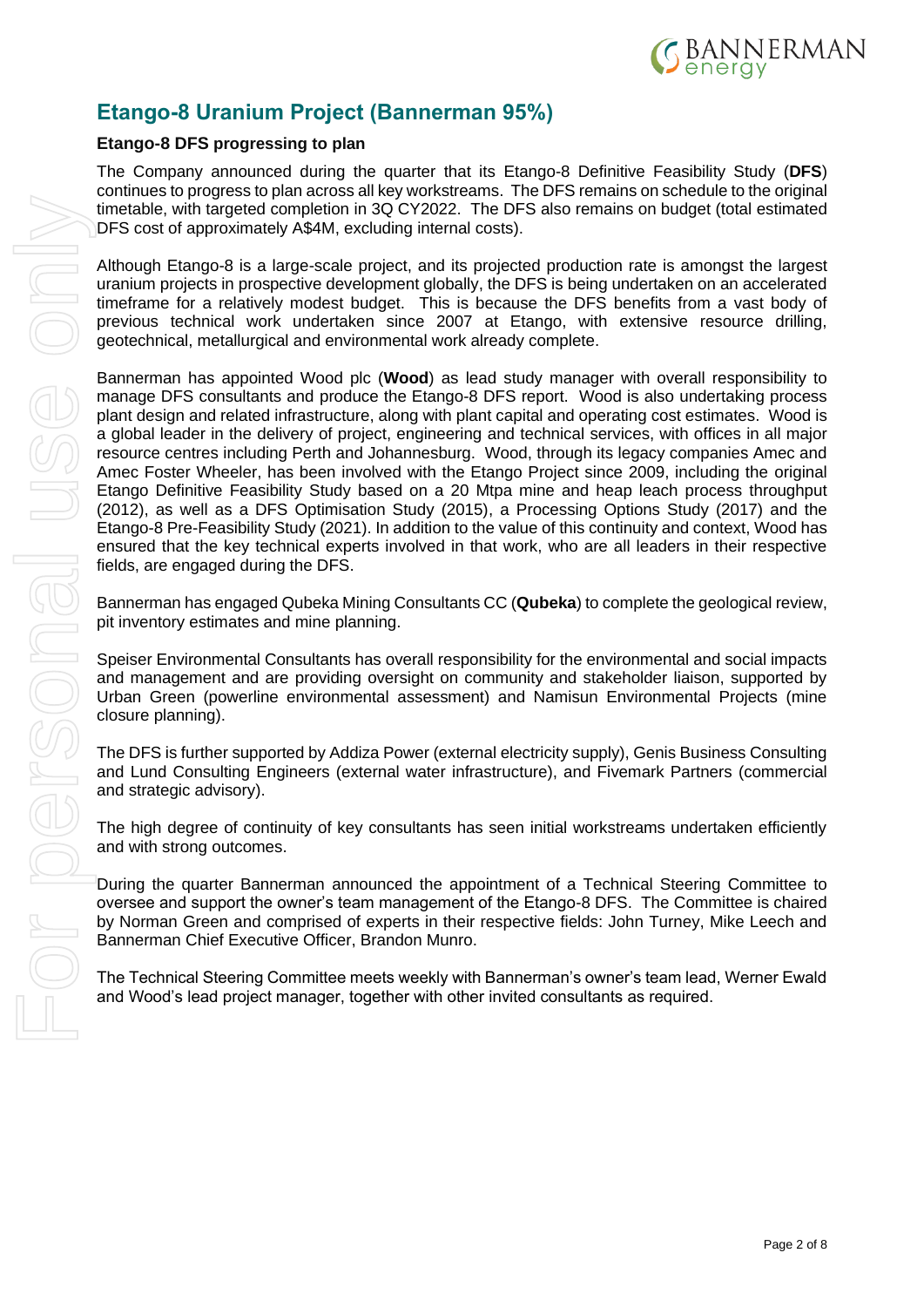

# **Corporate**

## **Placement**

During the quarter the Company successfully completed a single tranche placement of approximately 185 million new fully paid ordinary shares to new and existing institutional and sophisticated investors at an issue price of A\$0.22 per New Share to raise approximately A\$40.7 million (**Placement**).

Bannerman was pleased with the strong participation in the raising from several specialist uranium funds, as well as a broad range of institutional investors from Australia and abroad. The Company believes the robust participation demonstrates a solid validation for the Company's Etango-8 development pathway and the approach taken to stewarding the Etango asset into the rapidly strengthening uranium market environment.

Proceeds from the Placement, in conjunction with existing cash on hand, are intended to be utilised for the following purposes:

- Completion of the Etango-8 DFS, which remains on-budget and on track for completion in Q3 CY22;
- Front-End Engineering and Design (FEED) and detailed design in respect of the planned Etango-8 uranium mine;
- Product marketing and project financing activities;
- New opportunities; and
- General working capital purposes.

## **Share Purchase Plan (SPP)**

In addition to the Placement, the Company offered eligible existing shareholders the opportunity to apply for new Bannerman shares via a Share Purchase Plan (**SPP**).

The SPP was strongly supported by eligible shareholders and as a consequence was substantially oversubscribed beyond the A\$5 million the Company had sought to raise. Bannerman received over 1,850 valid applications totalling approximately A\$30.0 million at the issue price of A\$0.22 per share, being the same issue price as the successful A\$40.7 million institutional placement announced on 24 March 2022.

Given the outstanding response to the SPP, Bannerman's Board of Directors (**Board**) exercised its discretion under the terms of the SPP to increase the size of the SPP from A\$5 million to A\$15 million. The Board took this decision in recognition of the long-term support of its retail investors and to reduce the impact of scale-backs on shareholders.

The strong demand from eligible shareholders in the SPP necessitated a scale-back of valid applications. The scale-back methodology was described in detail in the Company's announcement dated 22 April 2022. Through the application of that methodology, the Company estimates that approximately 44% of valid applications were allocated their full application amount.

All Bannerman Directors applied for the maximum of A\$30,000 under the SPP, other than Mr Mike Leech who is resident in Namibia and is therefore an ineligible shareholder. However, in light of the necessity to scale-back other shareholders, the Board took the decision to allocate zero shares to Directors.

A total of 68,180,913 new fully-paid ordinary shares were issued under the SPP. Allotment of new shares under the SPP, was completed Wednesday 27 April 2022.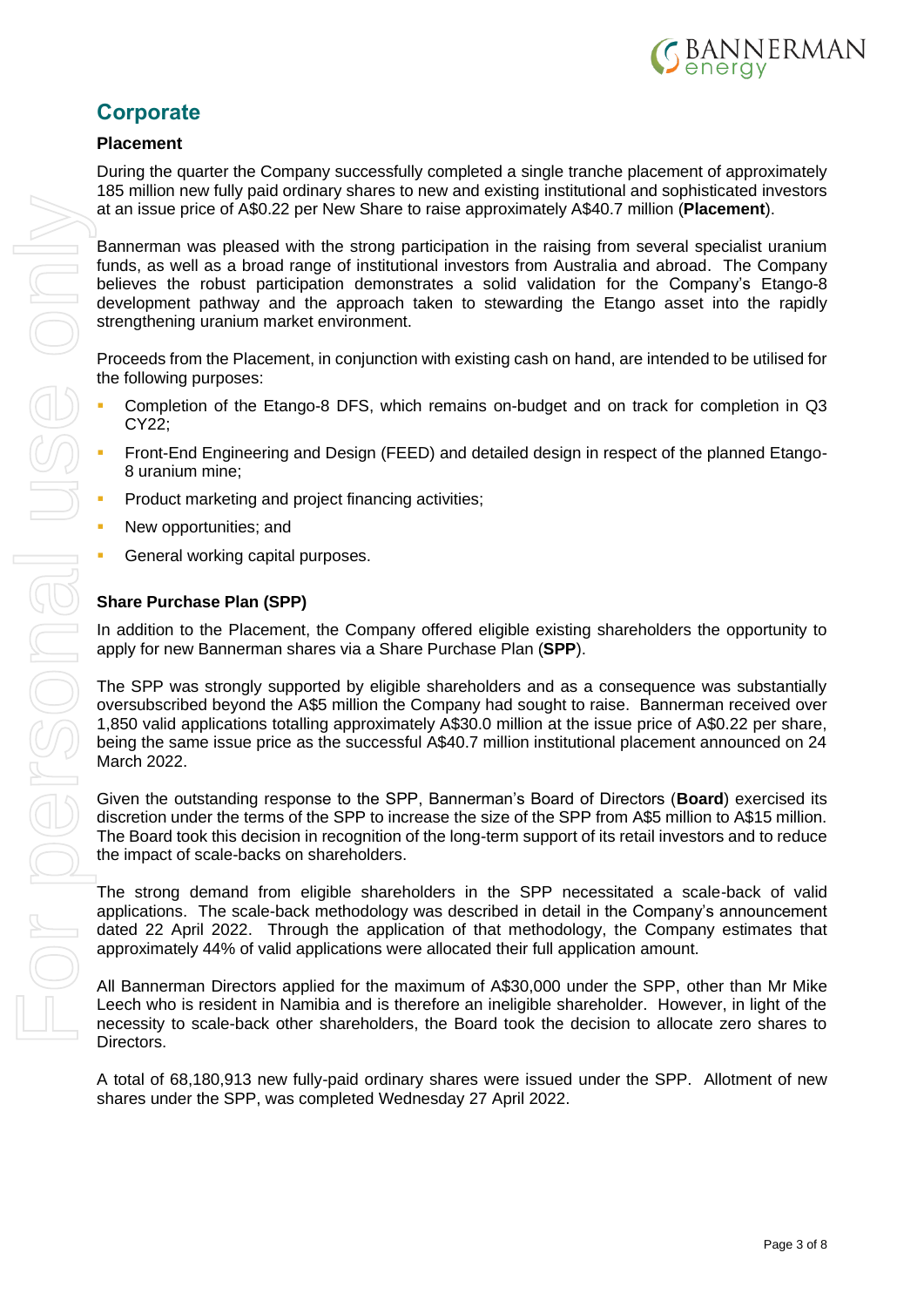

### **Appointment of Chief Financial Officer**

During the quarter the Company appointed Mr Steve Herlihy as Chief Financial Officer and Company Secretary.

Mr Herlihy is a Chartered Accountant with over 30 years' professional experience. His extensive background in the resources sector includes several roles within BHP Limited, commencing as global Financial Controller for BHP Iron Ore before progressing to special project roles. As part of BHP's Strategy and Innovation leadership team, Mr Herlihy led a team of analysis and improvements specialists that focussed on operational and supply chain effectiveness. Prior to joining BHP, Mr Herlihy held senior commercial, finance and business development roles within tier one global resources businesses including Newmont Corporation, Newcrest Mining, Normandy Mining, WMC Resources and Placer Dome/Barrick Gold. the Herita interaction (MS) to the determinant shares and 28.42 and 28.42 and 28.42 and 28.42 and 28.42 and 28.42 and 28.42 and 27 April 2022 issues and 10 April 2022 issues and 10 April 2022 issues and 10 April 2022 issue

More recently, Mr Herlihy was a partner of a national accounting and advisory firm that was part of a top-ten global accounting network. As leader of their Consulting and Corporate Finance Advisory Practice, he specialised in investment evaluation, strategic planning, business transformation, corporate governance, risk management and compliance advisory to a range of listed and unlisted clients.

Mr Herlihy has deep, hands-on experience in project finance and M&A activities. His broad transactional experience ranges from negotiating small joint venture agreements through to lead commercial roles on large-scale multinational transactions.

Mr Herlihy holds a Bachelor of Business (Accounting) from Curtin University, a Graduate Diploma in Applied Finance and Investment from the Financial Services Institute of Australia and a Masters of Business Administration (MBA) from Deakin University.

Mr Herlihy replaced Mr Rob Orr, who served as Chief Financial Officer and Company Secretary for the preceding two years.

#### **Strong quarter end cash balance of A\$46 million (excludes Share Purchase Plan proceeds)**

Bannerman's cash balance at 31 March 2022 was A\$46.0 million (31 December 2021: A\$9.2 million). The Company has no debt (other than typical creditor balances) or convertible instruments.

Cash inflows for the quarter were predominantly the A\$40.7 million capital raising. Total exploration and development expenditure for the quarter was A\$1,028,000, which included project works on the DFS.

Management continues to maintain a focus on prudent cost control and project timeliness. For the purpose of item 6.1 of the Appendix 5B, the aggregate payments during the quarter to related parties (totalling A\$188,000) were comprised of directors' fees and salary.

#### **Cancellation and issue of securities during the quarter**

The Company advised during the quarter that the following securities in Bannerman were issued:

2,739,588 fully paid ordinary shares were issued upon vesting of unlisted employee performance rights in accordance with the terms of the Employee Incentive Plan (**EIP**).

Subsequent to the end of the quarter 185,000,000 shares were issued to sophisticated professional investors pursuant to the placement allotment and 68,180,913 shares were issued pursuant to the SPP.

#### **Issued securities**

At the date of this report, the Company has on issue 1,487,682,104 fully paid ordinary shares (including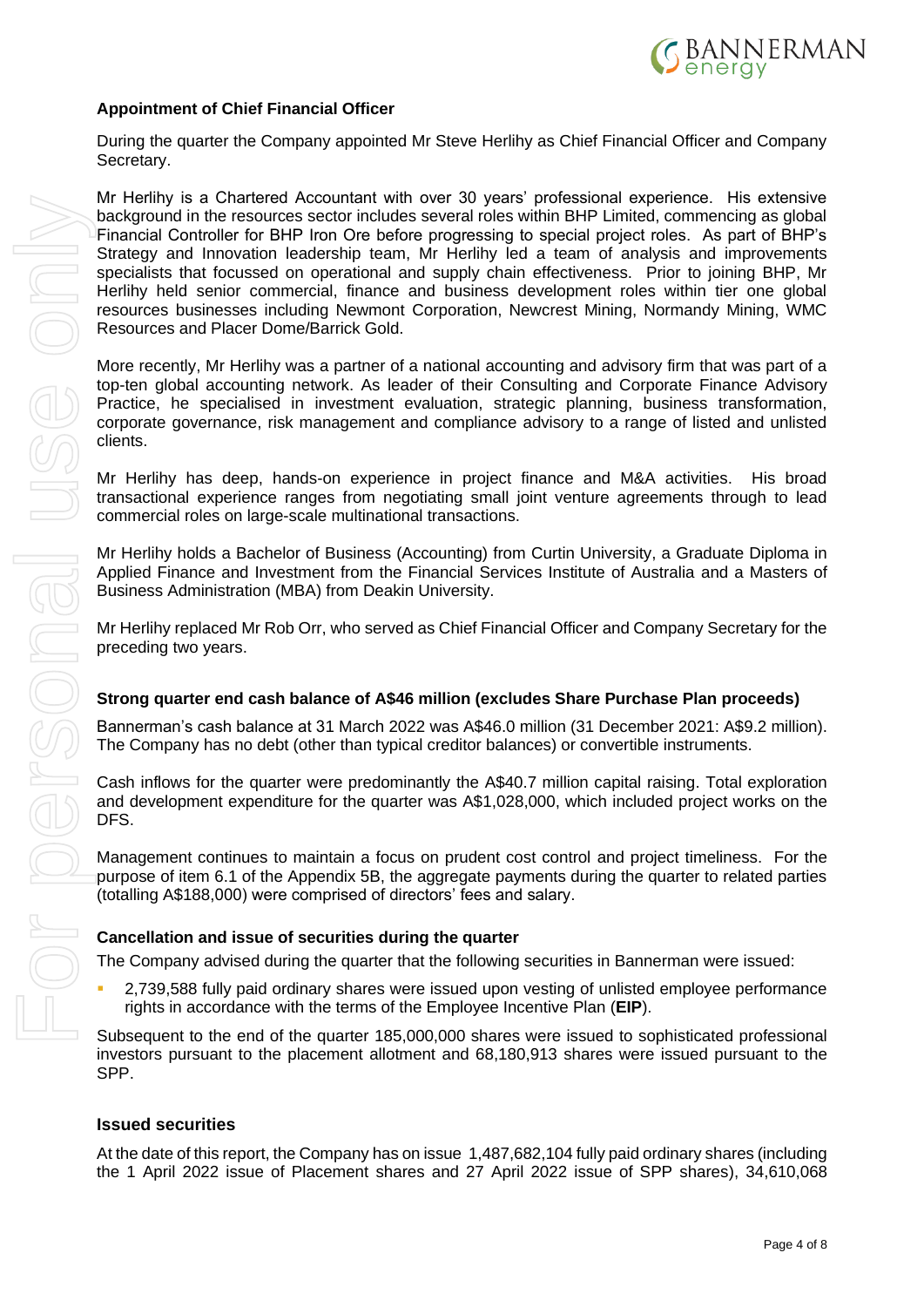

performance share rights and 11,285,800 unlisted options. The share rights and options are subject to various performance targets and continuous employment periods.

#### **No disruption to Bannerman operations from COVID-19**

The Company has not experienced any significant disruption to its business or operations as a result of measures taken to date in either Namibia or Australia in response to the COVID-19 pandemic. Bannerman continues to implement various measures to protect Bannerman employees, their families and the broader community from transmission of the COVID-19 virus.

## **Uranium market**

Since the start of 2022, the nuclear fuel sector has undergone significant geopolitical disruption. In January, civil unrest in Kazakstan presented challenges for the world's largest uranium producing nation. Subsequently, the tragic invasion of Ukraine has had an immediate effect on nuclear fuel markets and is likely to profoundly influence the nuclear fuel sector into the long term.

The Ukraine war has reminded government, policy makers and industry of the vital role of energy security, a consideration that was relegated in importance for more than a decade. The superior energy security attributes of nuclear power, both commercial and geopolitical, have come into sharp contrast with antinuclear ideology in Germany and other parts of Europe.

The increased emphasis on geopolitical security and power price resilience enhances the superior climate attributes of nuclear power that have been emphasised by various governmental and multi-lateral organisations following COP26 in 2021. As a result, during the quarter several governments made bold and pragmatic policy announcements in favour of nuclear power, most notably in United Kingdom, United States, Belguim, Japan and South Korea.

The Ukraine war, and resultant sanctions and collective corporate activism, have had an effect on all energy markets, including nuclear power. The prospect of sanctions on Russian nuclear giant Rosatom, together with pressure on Western nuclear utilities to reduce or elimate nuclear fuel trade with Russia, is disrupting nuclear fuel markets, in particular those of enrichment, conversion and transportation. Supply security has therefore resumed its traditional prominence in the minds of market participants.

Financial markets have become increasingly attuned to the consequently attractive dynamics in the uranium sector, with Sprott Physical Uranium Trust continuing to build its holdings of uranium, via acquisition on the spot market in competition with end-users. As a result of these factors, uranium spot prices increased over the quarter to their highest level since 2011.

## **This ASX release was authorised on behalf of the Bannerman Board by:**

Brandon Munro, Managing Director and Chief Executive Officer

28 April 2022

## **Contact**

#### **Investors:**

**Brandon Munro CEO and Managing Director T: +61 8 9831 1436 [info@bmnenergy.com](mailto:info@bmnenergy.com)**

**Media:**

**Michael Vaughan Fivemark Partners T: +61 422 602 720 [michael.vaughan](mailto:michael.vaughan@fivemark.com.au)[@fivemark.com.au](mailto:michael.vaughan@fivemark.com.au)**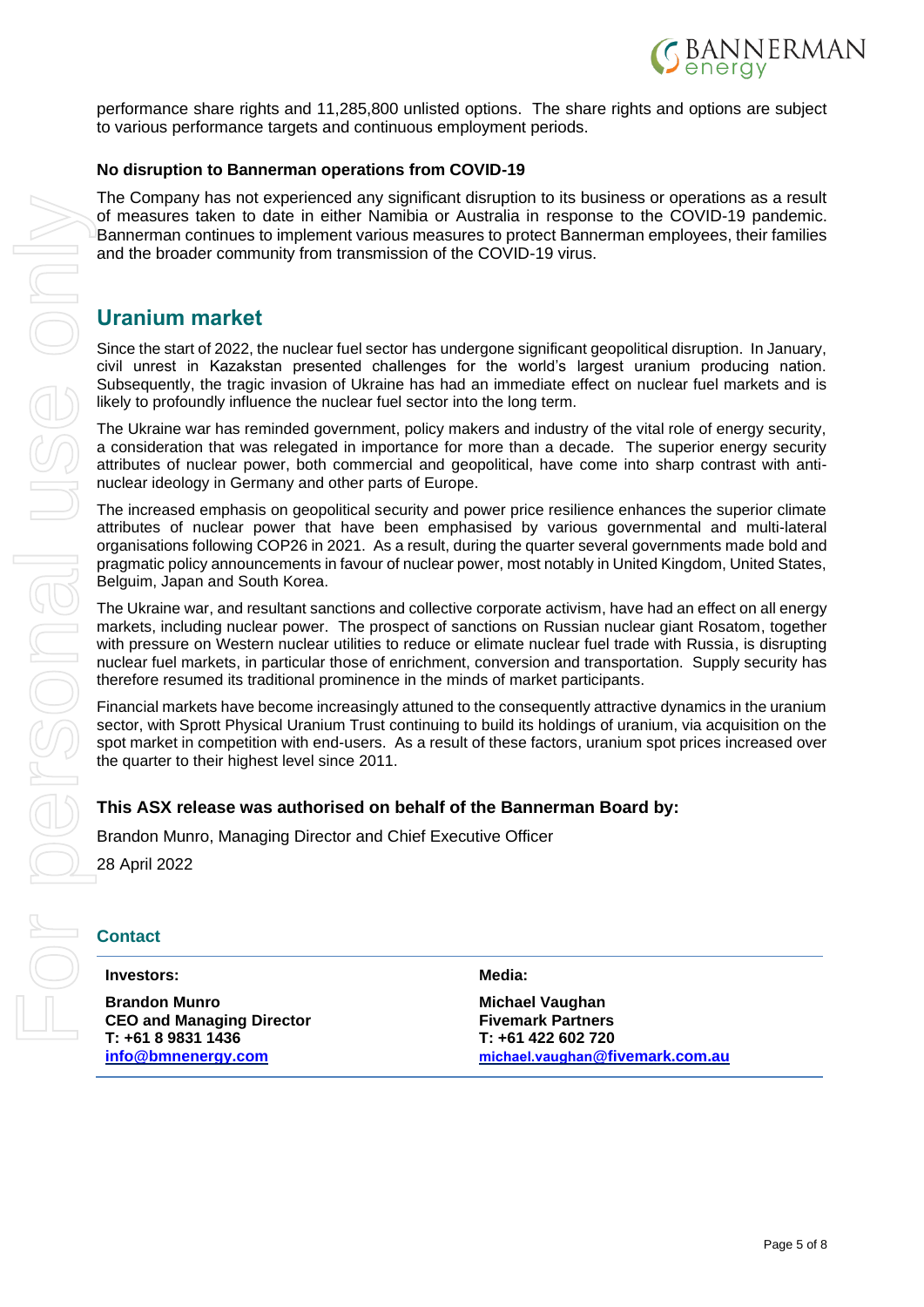

#### **Important Notices**

This announcement contains forward-looking statements which are identified by words such as 'may', 'could', 'believes', 'estimates', 'targets', 'expects', or 'intends' and other similar words that involve risks and uncertainties. These statements are based on an assessment of present economic and operating conditions, and on a number of assumptions regarding future events and actions that, as at the date of this announcement, are considered reasonable. Such forward-looking statements are not a guarantee of future performance and involve known and unknown risks, uncertainties, assumptions and other important factors, many of which are beyond the control of the Company, the Directors and the management. The Directors cannot and do not give any assurance that the results, performance or achievements expressed or implied by the forward-looking statements contained in this announcement will actually occur and investors are cautioned not to place undue reliance on these forward-looking statements. The Directors have no intention to update or revise forward-looking statements, or to publish prospective financial information in the future, regardless of whether new information, future events or any other factors affect the information contained in this announcement, except where required by law or the ASX listing rules. The information contained in this announcement does not constitute investment or financial product advice (nor taxation, accounting or legal advice), is not a recommendation to acquire Bannerman shares and is not intended to be used or relied upon as the basis for making an investment decision. This announcement has been prepared without taking into account the investment objectives, financial situation or needs of any individuals. Before making any investment decisions, prospective investors should consider the appropriateness of the information having regard to their own investment objectives, financial situation and needs and should seek legal, accounting and taxation advice appropriate to their jurisdiction. Bannerman is not licensed to provide investment or financial product advice in respect of Bannerman shares. Cooling off rights do not apply to the acquisition of Bannerman shares pursuant to the Placement or the SPP.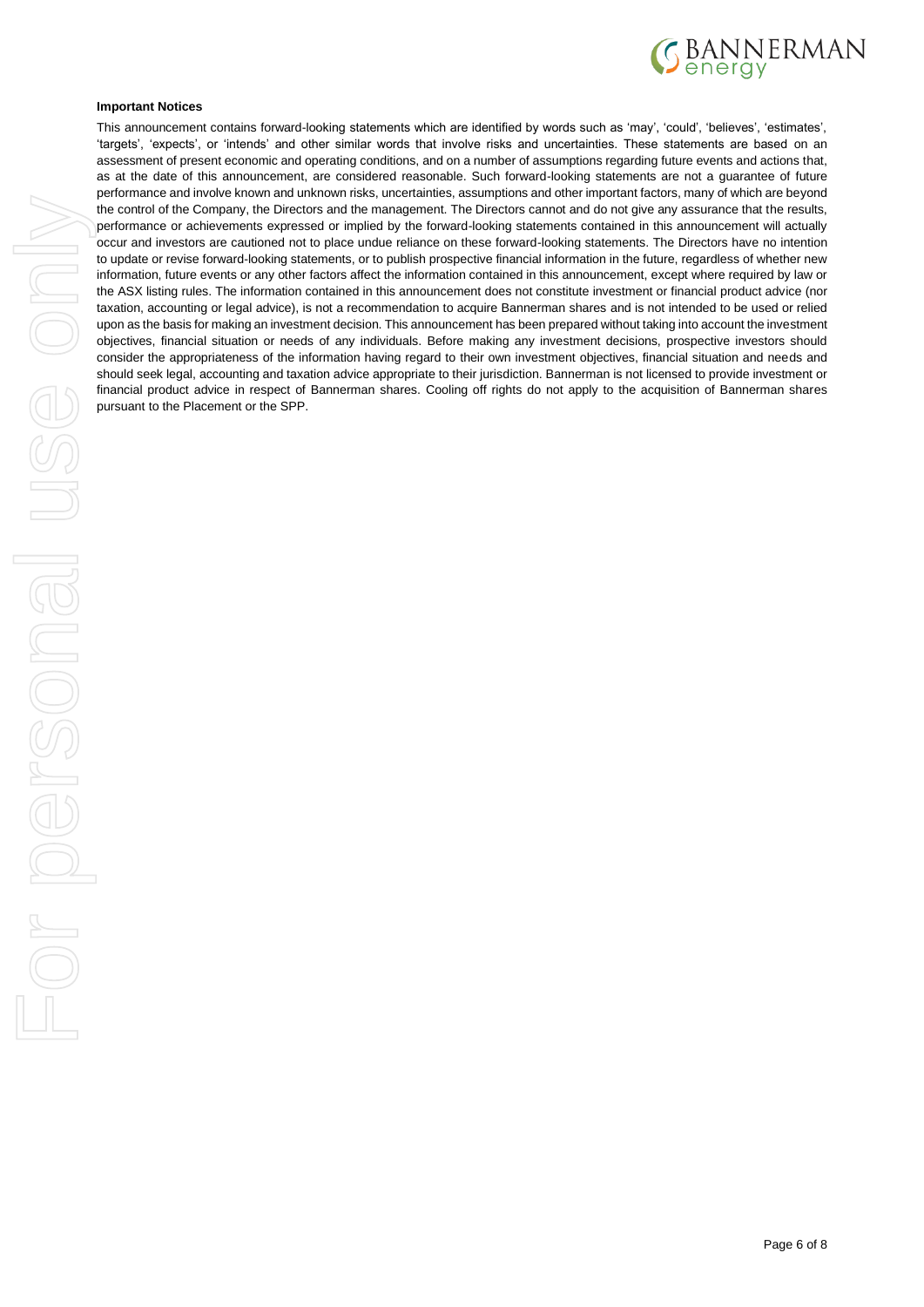

# **ABOUT BANNERMAN ENERGY (ASX:BMN, OTCQB:BNNLF)**

Bannerman Energy Ltd is a uranium development company listed on the Australian, OTC Markets and Namibian stock exchanges. Its flagship asset is the advanced Etango Uranium Project located in the Erongo Region of Namibia. Bannerman has long established itself as an Environmental, Social and Governance (ESG) leader in the uranium and nuclear energy sector.

Etango has benefited from extensive exploration and feasibility activity over the past 15 years. The Etango tenements possess a globally large-scale uranium mineral resource<sup>1</sup>. A 20Mtpa development at Etango was the subject of a Definitive Feasibility Study (DFS) completed in 2012 and a DFS Optimisation Study completed in 2015<sup>2</sup>. Bannerman constructed and operated a Heap Leach Demonstration Plant at Etango, which comprehensively de-risked the acid heap leach process to be utilised on the Etango ore.

Namibia is a premier uranium investment jurisdiction, with a 45-year history of uranium production and export, excellent infrastructure and support for uranium mining from both government and community. As the world's fourth largest producer of uranium, Namibia is an ideal development jurisdiction boasting political stability, security, a strong rule of law and an assertive development agenda.

Etango has environmental approvals for the proposed mine and external mine infrastructure, based on a 12-year environmental baseline. Bannerman is a CSR leader within Namibia and exercises bestpractice governance in all aspects of its business.

In August 2021, a Pre-Feasibility Study (PFS) was completed on Etango-8. The PFS confirmed that this accelerated, streamlined project is strongly amenable to development – both technically and economically. A DFS on Etango-8 has commenced with expected completion in 3Q CY2022.



1 Refer to Section 3 of Bannerman's ASX release dated 2 August 2021, *Etango-8 Project Pre-Feasibility Study*. Bannerman confirms that it is not aware of any new information or data that materially affects the information included in that release. All material assumptions and technical parameters underpinning the estimates in that ASX release continue to apply and have not materially changed.